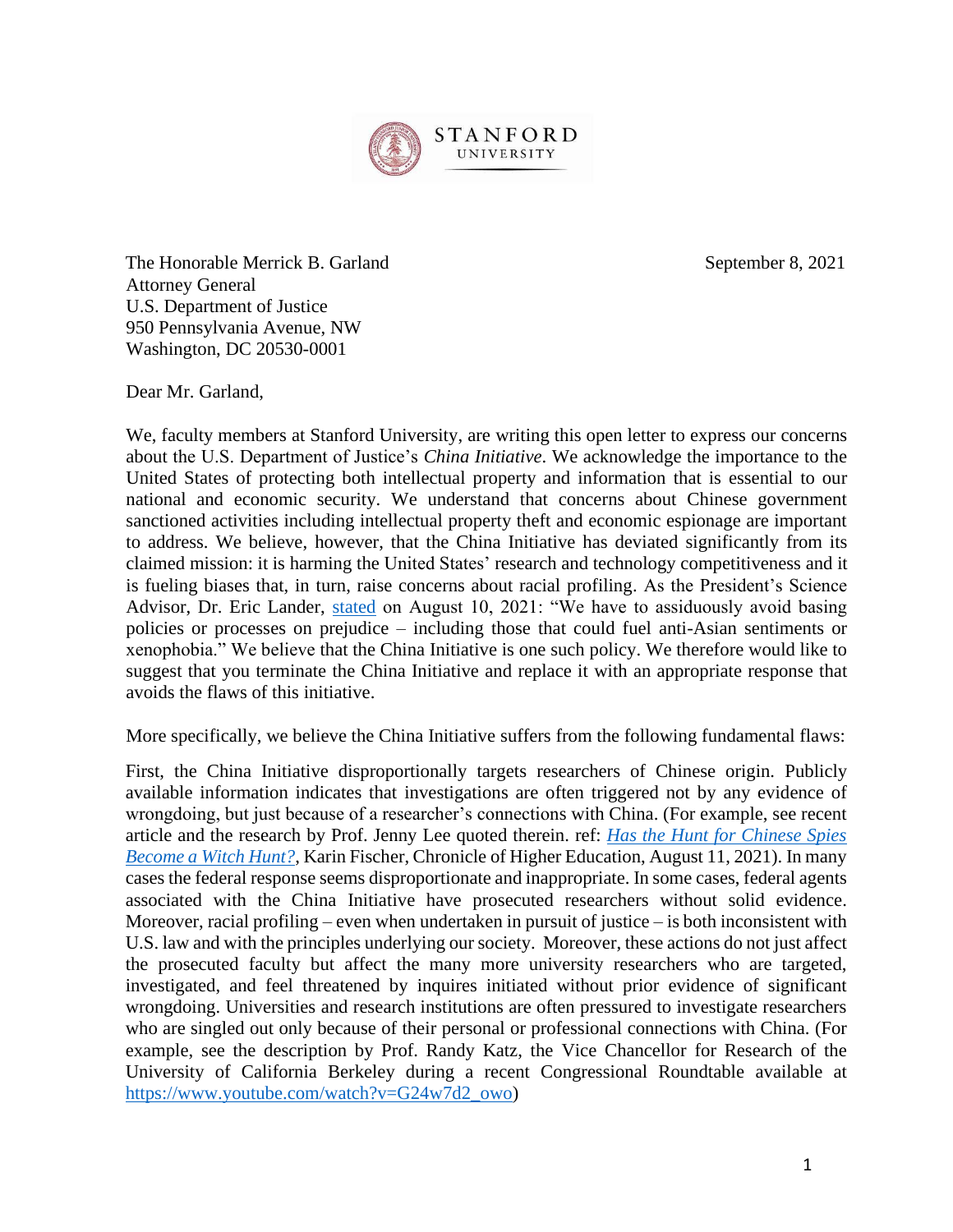Second, in most of the China Initiative cases involving academics, the alleged crime has nothing to do with scientific espionage or intellectual property theft. Most prosecutions are for misconduct such as failure to disclose foreign appointments or funding. While such problems should be addressed, they should not be confused with national security concerns. Due to the openness of scientific research in academia, it is not surprising that the China Initiative has not led to more espionage-related prosecutions. It is misleading to the public that such prosecutions on unrelated crimes are presented as efforts combating national security threats.

Third, the China Initiative is harming the U.S. science and technology enterprise and the future of the U.S. STEM workforce. Since World War II, the U.S. has benefited from an influx of many of the most talented scientists from around the world, including a large number from China. They have played a significant role in our success as a society. For example, a 2018 study by the American Society for Engineering Education reports that 28.4% of engineering faculty (and 31.5% of Assistant Professors) in the U.S. are Asian. In recent years, the China Initiative (and some other actions of the federal government) have created an increasingly hostile atmosphere for Chinese Americans, visitors, and immigrants of Chinese origin, which has already discouraged many scholars from coming to or staying in the U.S. This seriously hampers our efforts to recruit the best Chinese students and postdoctoral scholars.

The difference between the open fundamental research carried out at universities and more applied and proprietary industrial or military research in the commercial sector must be recognized. Many of our most challenging global problems, including climate change & sustainability and current & future pandemics, require international engagement. Without an open and inclusive environment that attracts the best talents in all areas, the United States cannot retain its world leading position in science and technology. In some China Initiative cases, normal academic activities that we all do, such as serving as referees and writing recommendation letters, are adduced as evidence of "extensive dealings with the PRC" (ref: [https://www.documentcloud.org/documents/20452311-gang-chen-federal-affidavit\)](https://www.documentcloud.org/documents/20452311-gang-chen-federal-affidavit). Such actions are based on a significant misunderstanding of how scientific research works. They are detrimental to international collaboration. Instead of protecting the national security of the U.S., we believe such actions harm the U.S.'s ability to innovate.

We strongly urge you to terminate the China Initiative and develop an alternative response to the challenges posed by our relations with the People's Republic of China, one that avoids racial profiling and discouraging beneficial and important collaborations and influx of talented personnel.

Sincerely yours,

Concerned faculty members (signatory names listed on next pages)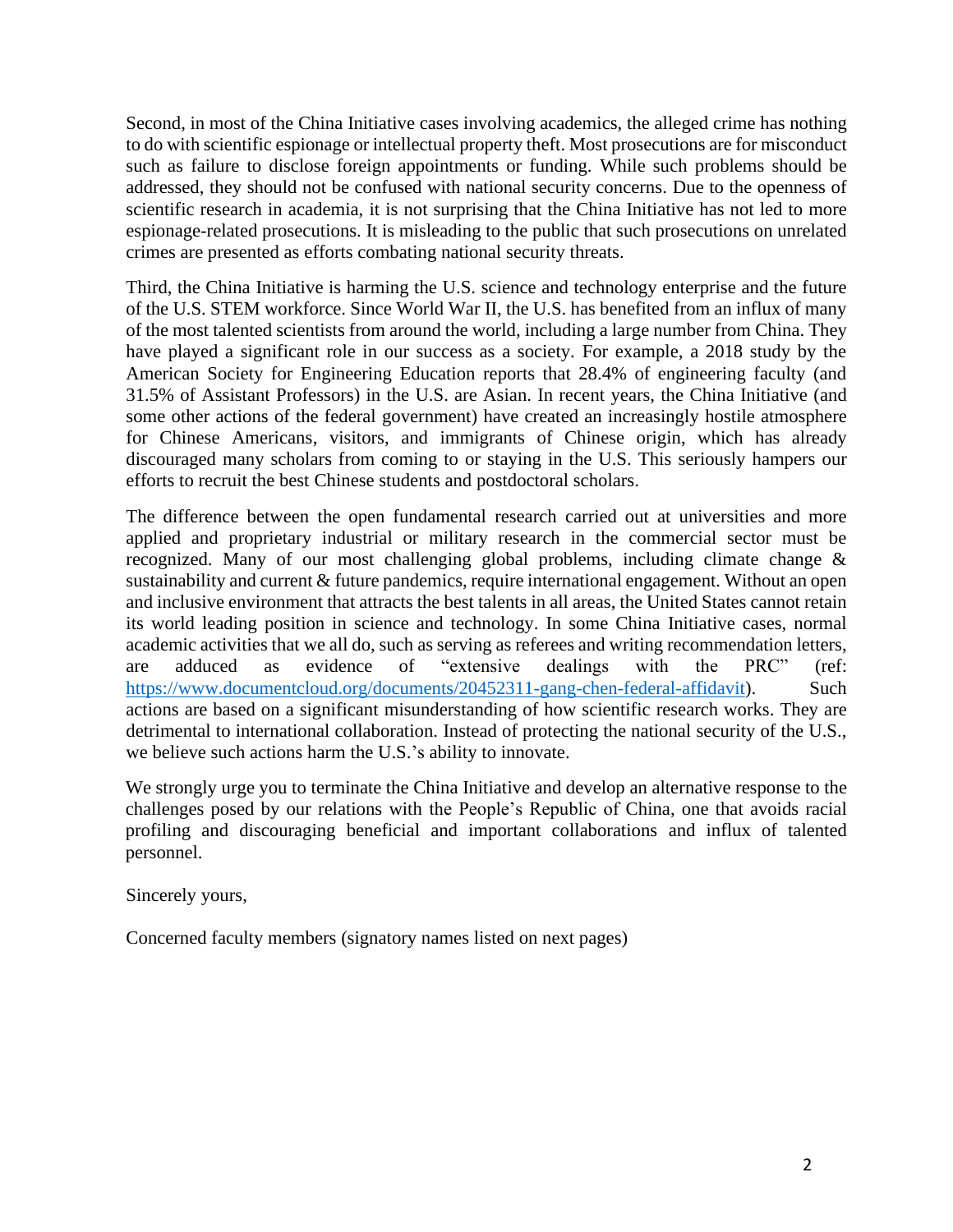| First name(s) | <b>Last name</b>  | <b>Title</b>                                              | <b>Department</b>                                             |
|---------------|-------------------|-----------------------------------------------------------|---------------------------------------------------------------|
| Maneesh       | Agrawala          | Professor                                                 | <b>Computer Science</b>                                       |
| Cecile        | Alduy             | Professor                                                 | French and Italian                                            |
| <b>Russ</b>   | Altman            | Professor                                                 | Bioengineering, Genetics, Medicine                            |
| Zhenan        | Bao               | K. K. Lee Professor                                       | <b>Chemical Engineering</b>                                   |
| Clark         | <b>Barrett</b>    | Professor (Research)                                      | <b>Computer Science</b>                                       |
| Malcolm R.    | Beasley           | Professor emeritus                                        | <b>Applied Physics</b>                                        |
| Paul          | Berg              | Professor emeritus                                        | Biochemistry                                                  |
| Dominique     | Bergmann          | Professor                                                 | <b>Biology</b>                                                |
| Ami           | <b>Bhatt</b>      | <b>Associate Professor</b>                                | Medicine & Genetics                                           |
| Arthur        | Bienenstock       | Professor emeritus,<br><b>Associate Director</b>          | Photon Science at SLAC,<br><b>Wallenberg Research Link</b>    |
| Roger         | Blandford         | Professor                                                 | Physics, Particle Physics and<br>Astrophysics at SLAC         |
| Steven        | <b>Block</b>      | S.W. Ascherman<br>Professor of Sciences                   | <b>Applied Physics and Biology</b>                            |
| Jeannette     | <b>Bohg</b>       | <b>Assistant Professor</b>                                | <b>Computer Science</b>                                       |
| Craig         | Bowman            | Professor                                                 | <b>Mechanical Engineering</b>                                 |
| Steven        | Boxer             | <b>Camille Dreyfus</b><br>Professor of Chemistry          | Chemistry                                                     |
| Stephen       | Boyd              | Professor                                                 | <b>Electrical Engineering</b>                                 |
| Mark          | <b>Brongersma</b> | Professor                                                 | Materials Science and Engineering                             |
| Axel          | <b>Brunger</b>    | Professor                                                 | Molecular and Cellular Physiology                             |
| Emma          | <b>Brunskill</b>  | <b>Associate Professor</b>                                | <b>Computer Science</b>                                       |
| Philip        | Bucksbaum         | Professor                                                 | Physics and Applied Physics                                   |
| William       | <b>Burnett</b>    | <b>Adjunct Professor</b>                                  | <b>Mechanical Engineering</b>                                 |
| Wei           | Cai               | Professor                                                 | <b>Mechanical Engineering</b>                                 |
| Matteo        | Cargnello         | <b>Assistant Professor</b>                                | <b>Chemical Engineering</b>                                   |
| Gordon H.     | Chang             | Professor                                                 | History                                                       |
| Howard        | Chang             | Virginia & D.K. Ludwig<br>Professor of Cancer<br>Research | Dermatology and Genetics                                      |
| Xiaoke        | Chen              | <b>Associate Professor</b>                                | <b>Biology</b>                                                |
| Lu            | Chen              | Professor                                                 | Neurosurgery and Psychiatry and<br><b>Behavioral Sciences</b> |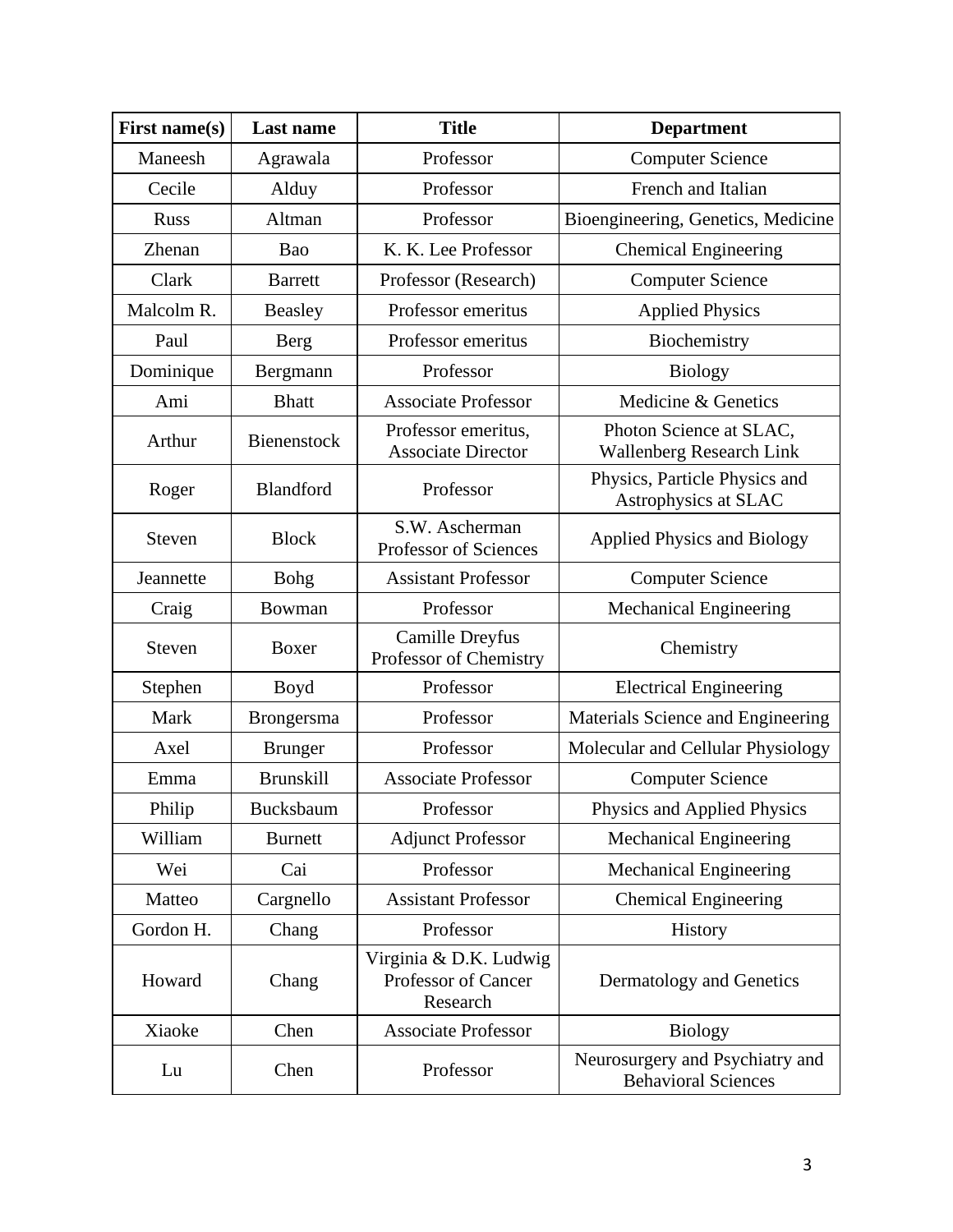| Jennifer  | Choo-<br>Tomimoto | <b>Associate Director</b>                                                                   | Walter H. Shorenstein Asia-Pacific<br>Research Center, China Program |
|-----------|-------------------|---------------------------------------------------------------------------------------------|----------------------------------------------------------------------|
| Gilbert   | Chu               | Professor                                                                                   | Medicine and Biochemistry                                            |
| Steven    | Chu               | William R. Kenan, Jr.,<br>Professor, and Professor<br>of Molecular & Cellular<br>Physiology | Physics, School of Medicine                                          |
| Thomas    | Clandinin         | The Shooter Family<br>Professor                                                             | Neurobiology                                                         |
| Ralph     | Cohen             | Professor emeritus                                                                          | <b>Mathematics</b>                                                   |
| Steven H. | Collins           | <b>Associate Professor</b>                                                                  | <b>Mechanical Engineering</b>                                        |
| Bianxiao  | Cui               | Job and Gertrud Tamaki<br>Professor                                                         | Chemistry                                                            |
| Yi        | Cui               | Professor, Director                                                                         | Materials Science and Engineering,<br>Precourt Institute for Energy  |
| Hongjie   | Dai               | Professor                                                                                   | Chemistry                                                            |
| Jun       | Ding              | <b>Associate Professor</b>                                                                  | Neurosurgery                                                         |
| Jose      | Dinneny           | <b>Associate Professor</b>                                                                  | <b>Biology</b>                                                       |
| Rodolfo   | Dirzo             | Professor                                                                                   | <b>Biology</b>                                                       |
| Shaul     | Druckmann         | <b>Assistant Professor</b>                                                                  | Neurobiology                                                         |
| Zakir     | Durumeric         | <b>Assistant Professor</b>                                                                  | <b>Computer Science</b>                                              |
| Karen     | Eggleston         | <b>Senior Fellow</b>                                                                        | Freeman Spogli Institute for<br><b>International Studies</b>         |
| Jesse     | Engreitz          | <b>Assistant Professor</b>                                                                  | Genetics                                                             |
| John      | Etchemendy        | Provost emeritus, Suppes<br>Family Professor of<br>Humanities and Sciences                  | Philosophy                                                           |
| Shanhui   | Fan               | Professor                                                                                   | <b>Electrical Engineering</b>                                        |
| Joyce     | Farrell           | Senior Research Engineer<br>and Lecturer                                                    | <b>Electrical Engineering</b>                                        |
| Michael   | Fayer             | David Mulvane Ehrsam<br>and Edward Curtis<br>Franklin Professor of<br>Chemistry             | Chemistry                                                            |
| Marcus    | Feldman           | Professor of Biology                                                                        | <b>Biology</b>                                                       |
| Ben       | Feldman           | <b>Assistant Professor</b>                                                                  | Physics                                                              |
| Thomas    | Fingar            | <b>Shorenstein APARC</b><br>Fellow                                                          | Freeman Spogli Institute for<br><b>International Studies</b>         |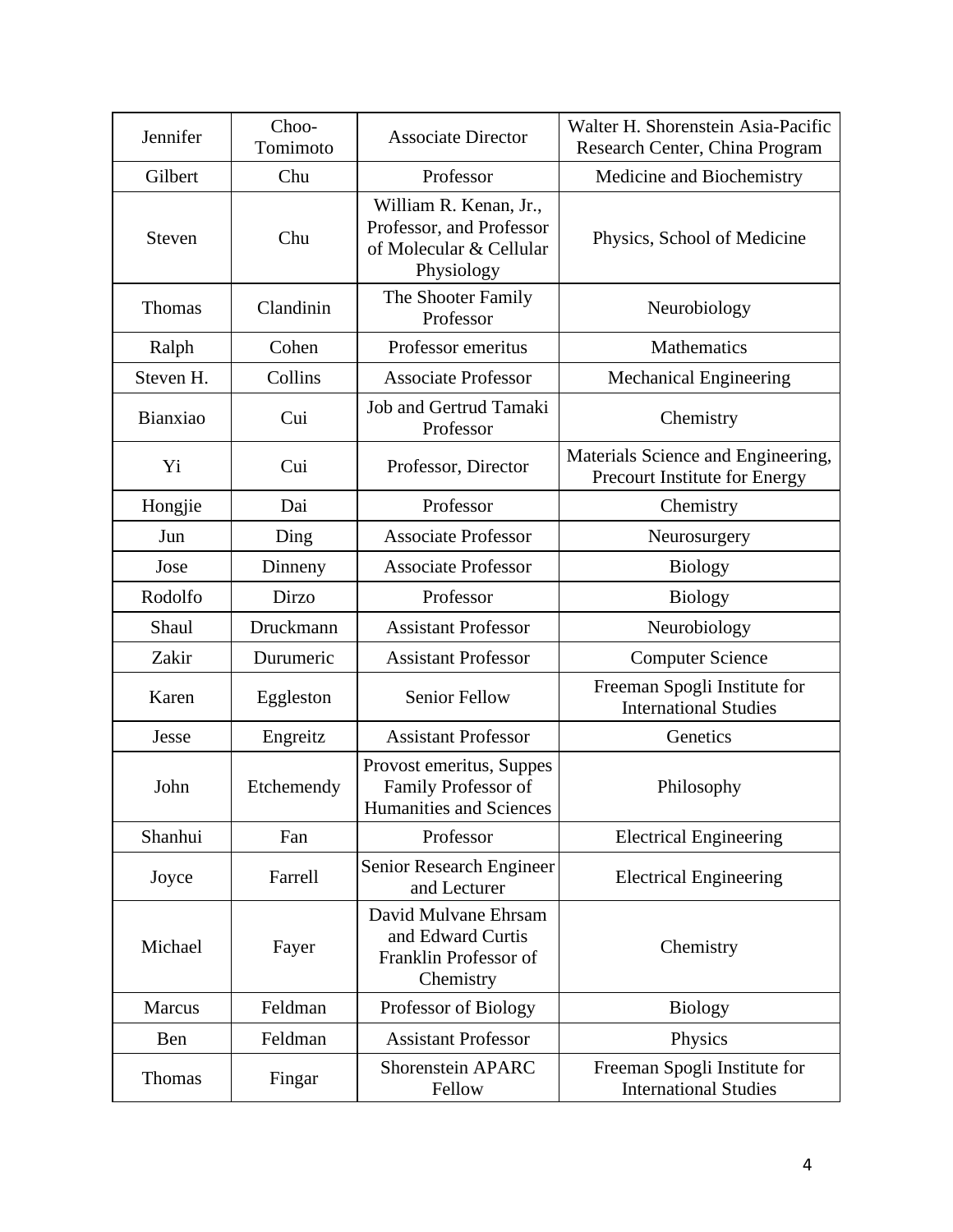| Andrew      | Fire                 | Professor                                                                                              | Pathology and Genetics                               |
|-------------|----------------------|--------------------------------------------------------------------------------------------------------|------------------------------------------------------|
| Daniel      | Fisher               | David Starr Jordan<br>Professor                                                                        | <b>Applied Physics</b>                               |
| Shelley     | Fishkin              | Joseph S. Atha Professor<br>of Humanities, Prof. of<br>English, Director of<br><b>American Studies</b> | English                                              |
| Sean        | Follmer              | <b>Assistant Professor</b>                                                                             | <b>Mechanical Engineering</b>                        |
| Polly       | Fordyce              | <b>Assistant Professor</b>                                                                             | Bioengineering and Genetics                          |
| Hunter      | Fraser               | <b>Associate Professor</b>                                                                             | <b>Biology</b>                                       |
| Margaret T. | Fuller               | Professor                                                                                              | Developmental Biology                                |
| Gerald      | Fuller               | Professor                                                                                              | <b>Chemical Engineering</b>                          |
| Surya       | Ganguli              | <b>Associate Professor</b>                                                                             | <b>Applied Physics</b>                               |
| Xiaojing    | Gao                  | <b>Assistant Professor</b>                                                                             | <b>Chemical Engineering</b>                          |
| David       | Goldhaber-<br>Gordon | Professor                                                                                              | Physics                                              |
| Miriam      | Goodman              | Professor                                                                                              | Molecular and Cellular Physiology                    |
| Deborah M.  | Gordon               | Professor                                                                                              | <b>Biology</b>                                       |
| Peter       | Graham               | <b>Associate Professor</b>                                                                             | Physics                                              |
| Giorgio     | Gratta               | Professor                                                                                              | Physics                                              |
| Wendy       | Gu                   | <b>Assistant Professor</b>                                                                             | <b>Mechanical Engineering</b>                        |
| Jeff        | Hancock              | Professor                                                                                              | Communication                                        |
| Keren       | Haroush              | <b>Assistant Professor</b>                                                                             | Neurobiology                                         |
| Tatsunori   | Hashimoto            | <b>Assistant Professor</b>                                                                             | <b>Computer Science</b>                              |
| Patrick     | Hayden               | Professor                                                                                              | Physics                                              |
| H. Craig    | Heller               | Professor                                                                                              | <b>Biology</b>                                       |
| Mark        | Horowitz             | Professor                                                                                              | Electrical Engineering / Computer<br>Science         |
| Yang        | Hu                   | <b>Associate Professor</b>                                                                             | Ophthalmology                                        |
| Zhirong     | Huang                | Professor of Photon<br>Science and Particle &<br>Particle Astrophysics                                 | <b>SLAC</b> and Applied Physics                      |
| Kerwyn      | Huang                | Professor                                                                                              | Bioengineering                                       |
| Harold      | Hwang                | Professor                                                                                              | <b>Applied Physics and Photon</b><br>Science at SLAC |
| Matthias    | <b>Ihme</b>          | <b>Associate Professor</b>                                                                             | <b>Mechanical Engineering</b>                        |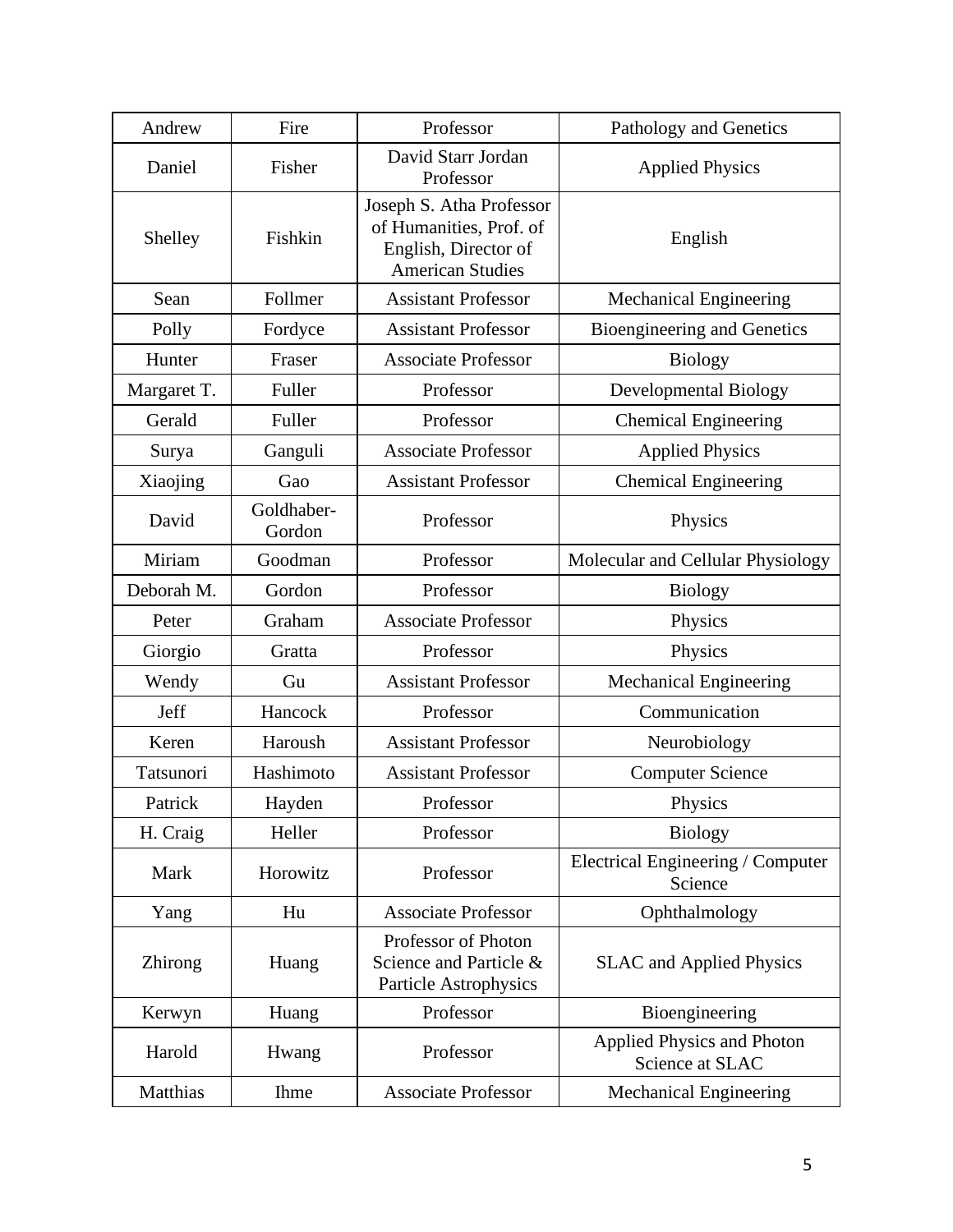| Kent          | Irwin         | Professor                                                                                       | Physics                                                                            |
|---------------|---------------|-------------------------------------------------------------------------------------------------|------------------------------------------------------------------------------------|
| Christine     | Jacobs-Wagner | Professor                                                                                       | <b>Biology</b>                                                                     |
| Felipe        | Jornada       | <b>Assistant Professor</b>                                                                      | Material Science and Engineering                                                   |
| Dan           | Jurafsky      | Professor                                                                                       | <b>Computer Science and Linguistics</b>                                            |
| Saraswati     | Kache         | <b>Clinical Professor</b>                                                                       | Pediatrics                                                                         |
| Shamit        | Kachru        | Professor and Wells<br>Family Director, Stanford<br><b>Institute for Theoretical</b><br>Physics | Physics                                                                            |
| Steven        | Kahn          | Professor                                                                                       | Physics, Particle Physics and<br>Astrophysics at SLAC                              |
| Mark          | Kay           | Professor                                                                                       | Departments of Pediatrics and<br>Genetics                                          |
| Vedika        | Khemani       | <b>Assistant Professor</b>                                                                      | Physics                                                                            |
| Chaitan       | Khosla        | Professor                                                                                       | Chemistry, Chemical Engineering                                                    |
| <b>Steven</b> | Kivelson      | Prabhu Goel Family<br>Professor                                                                 | Physics                                                                            |
| <b>Brian</b>  | Kobilka       | Professor                                                                                       | Molecular and Cellular Physiology                                                  |
| Matthew       | Kohrman       | <b>Associate Professor</b>                                                                      | Anthropology                                                                       |
| Ron           | Kopito        | Professor                                                                                       | <b>Biology</b>                                                                     |
| Roger         | Kornberg      | Mrs. George A. Winzer<br>Professor of Medicine                                                  | <b>Structural Biology</b>                                                          |
| Jeffrey       | Koseff        | Campbell Professor of<br>Engineering                                                            | Civil and Environmental<br>Engineering                                             |
| Anshul        | Kundaje       | <b>Assistant Professor</b>                                                                      | Genetics, Computer Science                                                         |
| Monica        | Lam           | Professor                                                                                       | <b>Computer Science</b>                                                            |
| <b>James</b>  | Landay        | Professor                                                                                       | <b>Computer Science</b>                                                            |
| Benjamin      | Lev           | <b>Associate Professor</b>                                                                      | <b>Applied Physics and Physics</b>                                                 |
| Marc          | Levenston     | <b>Associate Professor</b>                                                                      | Mechanical Engineering and<br>Radiology                                            |
| Philip        | Levis         | <b>Associate Professor</b>                                                                      | <b>Computer Science and Electrical</b><br>Engineering                              |
| Michael       | Levitt        | Professor                                                                                       | <b>Structural Biology</b>                                                          |
| Adrian        | Lew           | Professor                                                                                       | <b>Mechanical Engineering</b>                                                      |
| Fei-Fei       | Li            | Professor; Co-Director                                                                          | Computer Science; Institute for<br>Human-Centered Artificial<br>Intelligence (HAI) |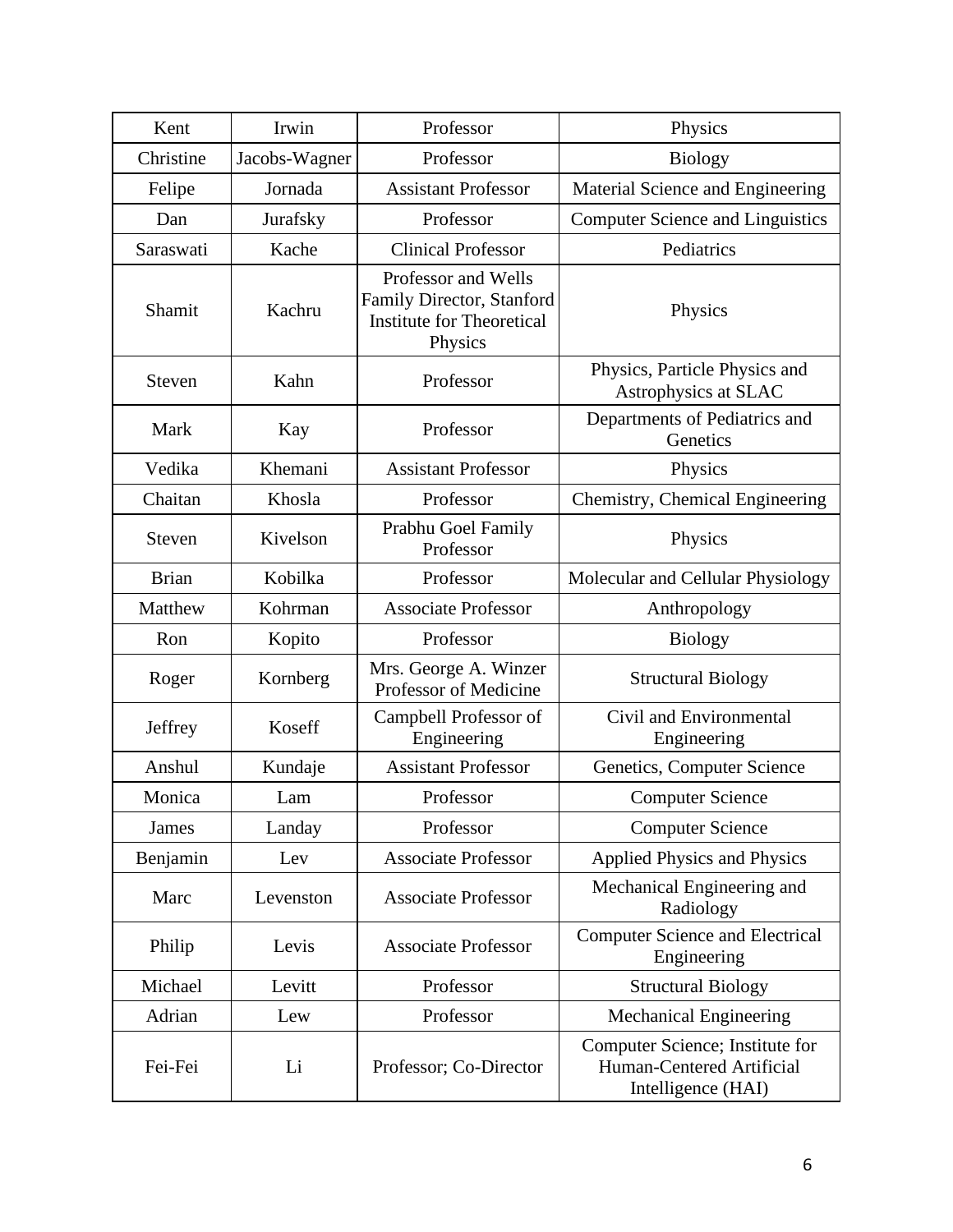| Jin Billy   | Li             | <b>Associate Professor</b>                                                | Genetics                                                                        |
|-------------|----------------|---------------------------------------------------------------------------|---------------------------------------------------------------------------------|
| Hongbin     | Li             | <b>Senior Fellow</b>                                                      | <b>Stanford Institute for Economic</b><br>Policy Research (SIEPR)               |
| Percy       | Liang          | <b>Associate Professor</b>                                                | <b>Computer Science</b>                                                         |
| Aaron       | Lindenberg     | <b>Associate Professor</b>                                                | Materials Science and Engineering                                               |
| Joseph      | Lipsick        | Professor                                                                 | Pathology, Genetics, and Biology                                                |
| Fang        | Liu            | <b>Assistant Professor</b>                                                | Chemistry                                                                       |
| Karen       | Liu            | <b>Associate Professor</b>                                                | <b>Computer Science</b>                                                         |
| Sharon      | Long           | Professor                                                                 | <b>Biology</b>                                                                  |
| Liqun       | Luo            | Ann and Bill Swindells<br>Professor                                       | <b>Biology</b>                                                                  |
| Jean        | Ma             | <b>Associate Professor</b>                                                | Art & Art History                                                               |
| Erin        | MacDonald      | <b>Assistant Professor</b>                                                | <b>Mechanical Engineering</b>                                                   |
| Arun        | Majumdar       | Professor                                                                 | Mechanical Engineering & Precourt<br><b>Institute for Energy</b>                |
| Christopher | Manning        | Thomas M. Siebel<br>Professor in Machine<br>Learning                      | <b>Linguistics and Computer Science</b>                                         |
| Susan       | McConnell      | Susan B. Ford Professor                                                   | <b>Biology</b>                                                                  |
| Peter F.    | Michelson      | Luke Blossom Professor                                                    | Physics                                                                         |
| William E.  | Moerner        | Harry S. Mosher<br>Professor                                              | Chemistry                                                                       |
| Stephen     | Monismith      | Obayashi Professor in the<br>School of Engineering                        | Civil and Environmental<br>Engineering                                          |
| Stephen     | Montgomery     | <b>Associate Professor</b>                                                | Pathology and Genetics                                                          |
| Thomas      | Mullaney       | Professor of Chinese<br>History                                           | History                                                                         |
| William     | Newsome        | Harman Family<br>Provostial Professor and<br>Professor of<br>Neurobiology | School of Medicine                                                              |
| Jean        | O <sub>i</sub> | <b>William Haas Professor</b><br>of Chinese Politics;<br>Senior Fellow    | Political Science; Freeman Spogli<br><b>Institute for International Studies</b> |
| David       | Palumbo-Liu    | Louise Hewlett Nixon<br>Professor                                         | Comparative Literature                                                          |
| Jennifer    | Pan            | <b>Associate Professor</b>                                                | Communication                                                                   |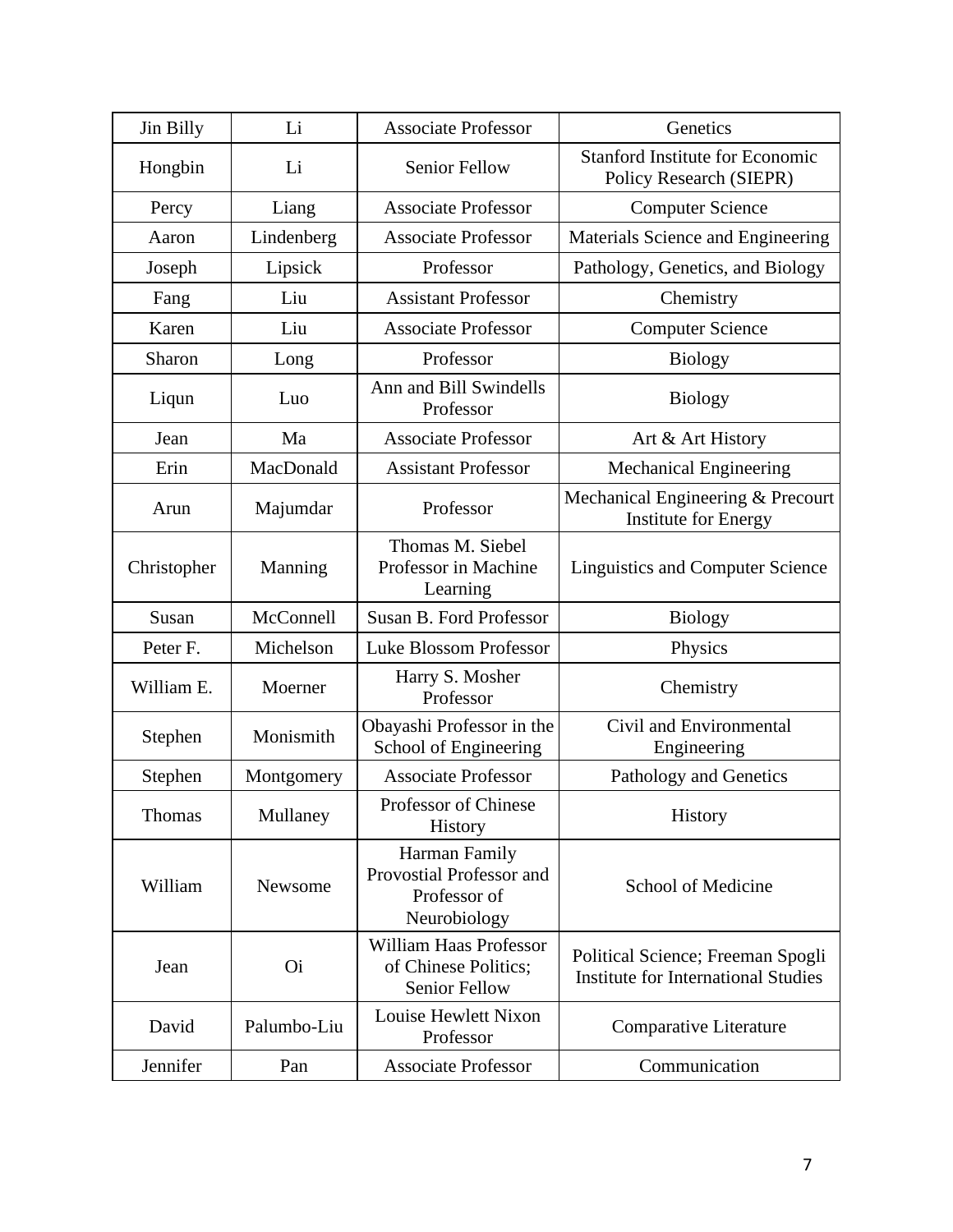| Michael        | Peskin         | Professor                                                                   | Particle Physics and Astrophysics at<br><b>SLAC</b>          |
|----------------|----------------|-----------------------------------------------------------------------------|--------------------------------------------------------------|
| Friedrich      | Prinz          | Professor                                                                   | Mechanical Engineering, Materials<br>Science and Engineering |
| <b>Stanley</b> | Qi             | <b>Assistant Professor</b>                                                  | Bioengineering                                               |
| Xiaoliang      | Qi             | Professor                                                                   | Physics                                                      |
| Jian           | Qin            | <b>Assistant Professor</b>                                                  | <b>Chemical Engineering</b>                                  |
| Omer           | Reingold       | Professor                                                                   | <b>Computer Science</b>                                      |
| <b>Bernard</b> | Roth           | Professor                                                                   | <b>Mechanical Engineering</b>                                |
| Scott          | Rozelle        | <b>Senior Fellow</b>                                                        | Freeman Spogli Institute for<br><b>International Studies</b> |
| Amir           | Safavi-Naeini  | <b>Associate Professor</b>                                                  | <b>Applied Physics</b>                                       |
| Alberto        | Salleo         | Professor                                                                   | Materials Science and Engineering                            |
| Richard        | Saller         | Professor                                                                   | Classics                                                     |
| Serena         | Sanulli        | assistant professor                                                         | Genetics                                                     |
| Monika         | Schleier-Smith | <b>Associate Professor</b>                                                  | Physics                                                      |
| Mark           | Schnitzer      | Professor                                                                   | Applied Physics & Biology                                    |
| Nirao          | Shah           | Professor                                                                   | Psychiatry & Behavioral Sciences;<br>Neurobiology            |
| Zhi-Xun        | Shen           | Paul Pigott Professor of<br>Physical Sciences and<br>Senior Fellow at the   | Physics and Applied Physics                                  |
|                |                | Precourt Institute for<br>Energy                                            |                                                              |
| Kang           | Shen           | Professor                                                                   | <b>Biology and Pathology</b>                                 |
| Stephen        | Shenker        | <b>Richard Herschel</b><br><b>Weiland Professor</b>                         | Physics                                                      |
| Krishna        | Shenoy         | Hong Seh and Vivian W.<br>M. Lim Professor                                  | Electrical Engineering,<br>Bioengineering & Neurobiology     |
| Gavin          | Sherlock       | Professor                                                                   | Genetics                                                     |
| Linda Dairiki  | Shortliffe     | <b>Stanley McCormick</b><br>Memorial Professor of<br><b>Urology Emerita</b> | Urology                                                      |
| Eva            | Silverstein    | Professor                                                                   | Physics                                                      |
| Jan            | Skotheim       | Professor                                                                   | <b>Biology</b>                                               |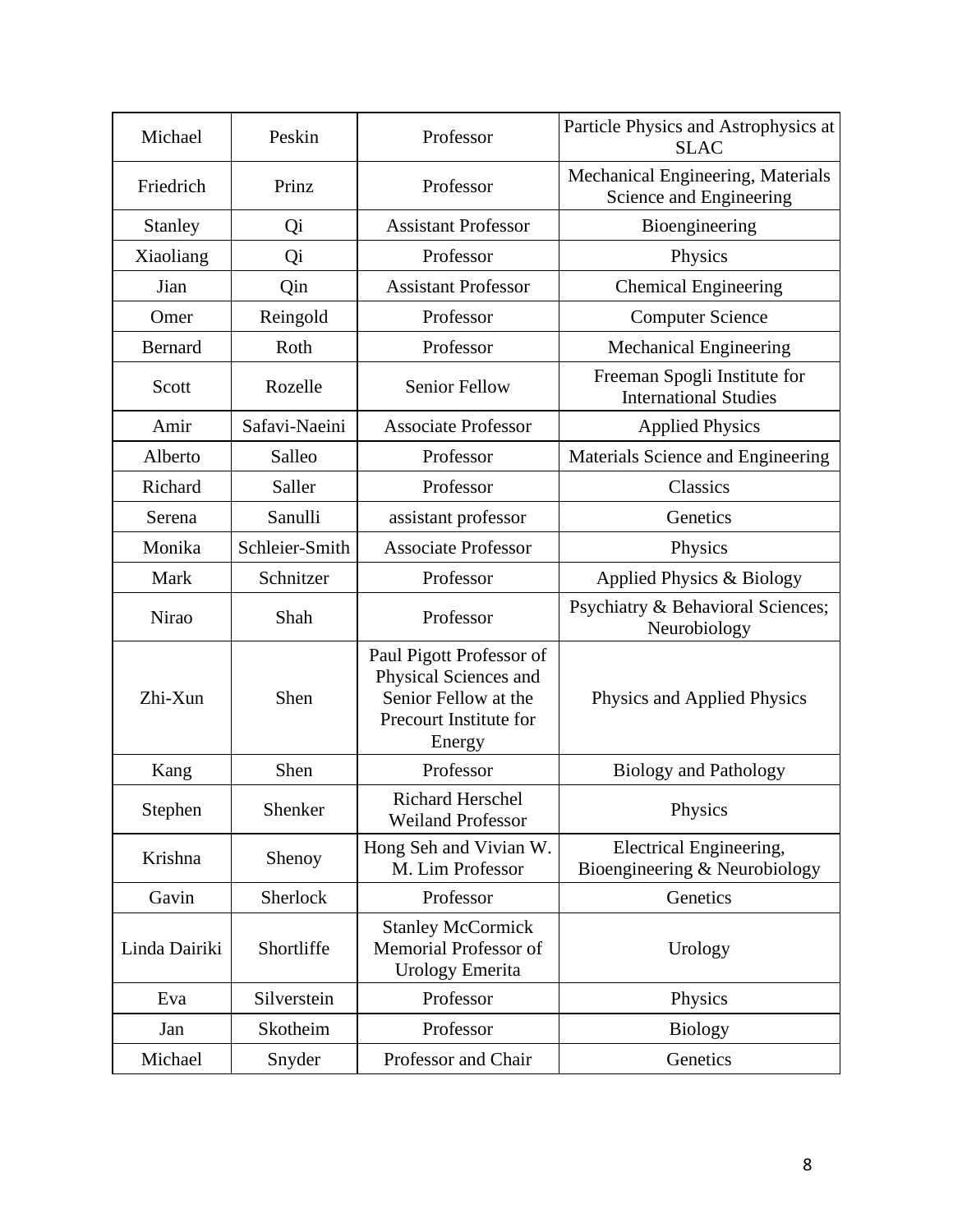| Edward         | Solomon     | Monroe E. Spaght<br>Professor                                                                                                                                   | Chemistry                                             |
|----------------|-------------|-----------------------------------------------------------------------------------------------------------------------------------------------------------------|-------------------------------------------------------|
| Matthew        | Sommer      | <b>Bowman Family</b><br>Professor of History                                                                                                                    | History                                               |
| Douglas        | Stanford    | <b>Associate Professor</b>                                                                                                                                      | Physics                                               |
| Thomas         | Sudhof      | <b>Avram Goldstein</b><br>Professor                                                                                                                             | School of Medicine                                    |
| Leonard        | Susskind    | <b>Felix Bloch Professor</b>                                                                                                                                    | Physics                                               |
| Alice          | Ting        | Professor                                                                                                                                                       | Genetics, Biology, and by courtesy,<br>Chemistry      |
| Caroline       | Trippel     | <b>Assistant Professor</b>                                                                                                                                      | <b>Computer Science and Electrical</b><br>Engineering |
| Shripad        | Tuljapurkar | Professor                                                                                                                                                       | <b>Biology</b>                                        |
| Ravi           | Vakil       | Professor                                                                                                                                                       | <b>Mathematics</b>                                    |
| <b>Barbara</b> | <b>Voss</b> | Professor                                                                                                                                                       | Anthropology                                          |
| Virginia       | Walbot      | Professor                                                                                                                                                       | <b>Biology</b>                                        |
| Andrew G.      | Walder      | Denise O'Leary & Kent<br>Thiry Professor of the<br>Humanities and Sciences,<br>Senior Fellow at Freeman<br>Spogli Institute for<br><b>International Studies</b> | Sociology                                             |
| <b>Brian</b>   | Wandell     | Professor                                                                                                                                                       | Psychology                                            |
| <b>Bo</b>      | Wang        | <b>Assistant Professor</b>                                                                                                                                      | Bioengineering                                        |
| Ban            | Wang        | William Haas Professor<br>in Chinese Studies                                                                                                                    | East Asian Languages and Cultures                     |
| Shan           | Wang        | Leland T. Edwards<br>Professor                                                                                                                                  | Materials Science, Electrical<br>Engineering          |
| Paula          | Welander    | <b>Associate Professor</b>                                                                                                                                      | Earth System Science                                  |
| Wing Hung      | Wong        | Professor                                                                                                                                                       | <b>Statistics</b>                                     |
| Joy            | Wu          | <b>Associate Professor</b>                                                                                                                                      | Medicine                                              |
| Sean           | Wu          | Associate Professor of<br>Medicine                                                                                                                              | Medicine                                              |
| Jiajun         | Wu          | <b>Assistant Professor</b>                                                                                                                                      | <b>Computer Science</b>                               |
| Yiqing         | Xu          | <b>Assistant Professor</b>                                                                                                                                      | <b>Political Science</b>                              |
| Yunzhi         | Yang        | Professor                                                                                                                                                       | <b>Orthopedic Surgery</b>                             |
| Lexing         | Ying        | Professor                                                                                                                                                       | Mathematics                                           |